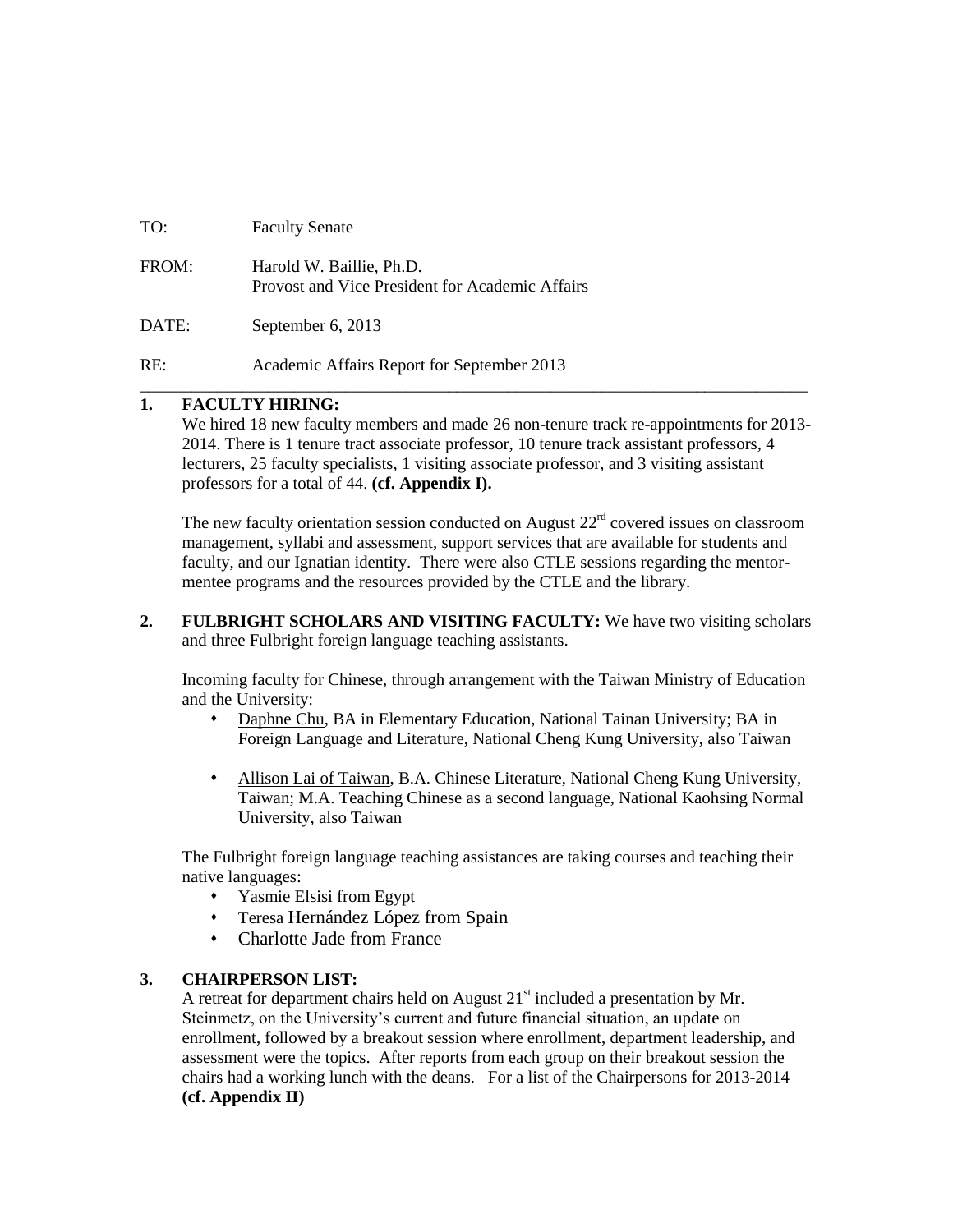#### **4. ACADEMIC AFFAIRS UPDATES: Book Read and Dinner**

The discussion/dinner will be held on Tuesday, October 22, 2013 at 6:00 pm in the DeNaples Center Room 405. The event will begin with cocktails at 6:00 pm, dinner at 6:30 pm, followed by the book discussion. The book that has been chosen for this year's discussion is *Not for Profit-Why Democracy Needs the Humanities*, by Martha Nussbaum.

If you would like to attend, please RSVP to Linda Walsh at ext#7520 or email [linda.walsh@scranton.edu.](mailto:linda.walsh@scranton.edu) The deadline to respond is October 15, 2013. If you need a copy of the book, I will have them available by Tuesday, September 10th.

#### **Rankings**

For the 12th consecutive year, The Princeton Review named The University of Scranton among the elite schools in the nation profiled in "The Best 378 Colleges," which became available on Aug. 6. The 2014 edition of the college guidebook profiles just 15 percent of America's 2,500 four-year colleges and universities.

In addition to Princeton Review's "Best 378 Colleges" selection, two rankings published in July recognized the University among America's and Pennsylvania's best values in higher education based on student outcomes. Forbes magazine's online listing of "America's Best Colleges," compiled by The Center for College Affordability and Productivity, ranked the University No. 290 in the nation based on data about student outcomes, or the "return on investment." The University also ranked No. 27 among just 81 colleges in Pennsylvania recognized by AffordableCollegesOnline.org (AC Online) as providing the greatest lifetime return on investment. U.S. News & World Report has also ranked Scranton among the top 10 Best Regional Universities in the North for 19 consecutive years.

## **5. PROVOST EVENTS AND DEADLINES:**

#### **Intersession Grants Proposals:**

The deadline for submission of Intersession Grant Proposals is October 7, 2013.

## **Rank and Tenure:**

The timeline for application for rank or tenure was distributed the first week of school and is available on the Provost's website. The deadline for faculty members to inform my office of her or his intent to apply is Friday, September  $27<sup>th</sup>$  and dossiers are due on Friday, November 1<sup>st</sup>. A public meeting designed to inform faculty of the rank and tenure policies and procedures will be held on Thursday, September  $17<sup>th</sup>$  at noon in the Provost's Conference Room.

## **Brown Bag Lunches:**

Brown Bag Lunches have been scheduled for October 24, November 19, February 25, March 25, and May 8. They are scheduled from 11:45 a.m. to 12:45 p.m. in the Provost Conference. A light lunch is provided. My office sends out a notice to full-time faculty announcing the topic of each luncheon and a reminder of the date. Suggestions for topics are welcome.

#### **6. FACULTY DEVELOPMENT: Faculty Grants:**

During the 2012-2013 academic year the following grants were awarded to our faculty: Five Intersession Grants; Seven Summer Grants; Two Clavius Grants; and Five University of Scranton/Marywood Cooperative Grants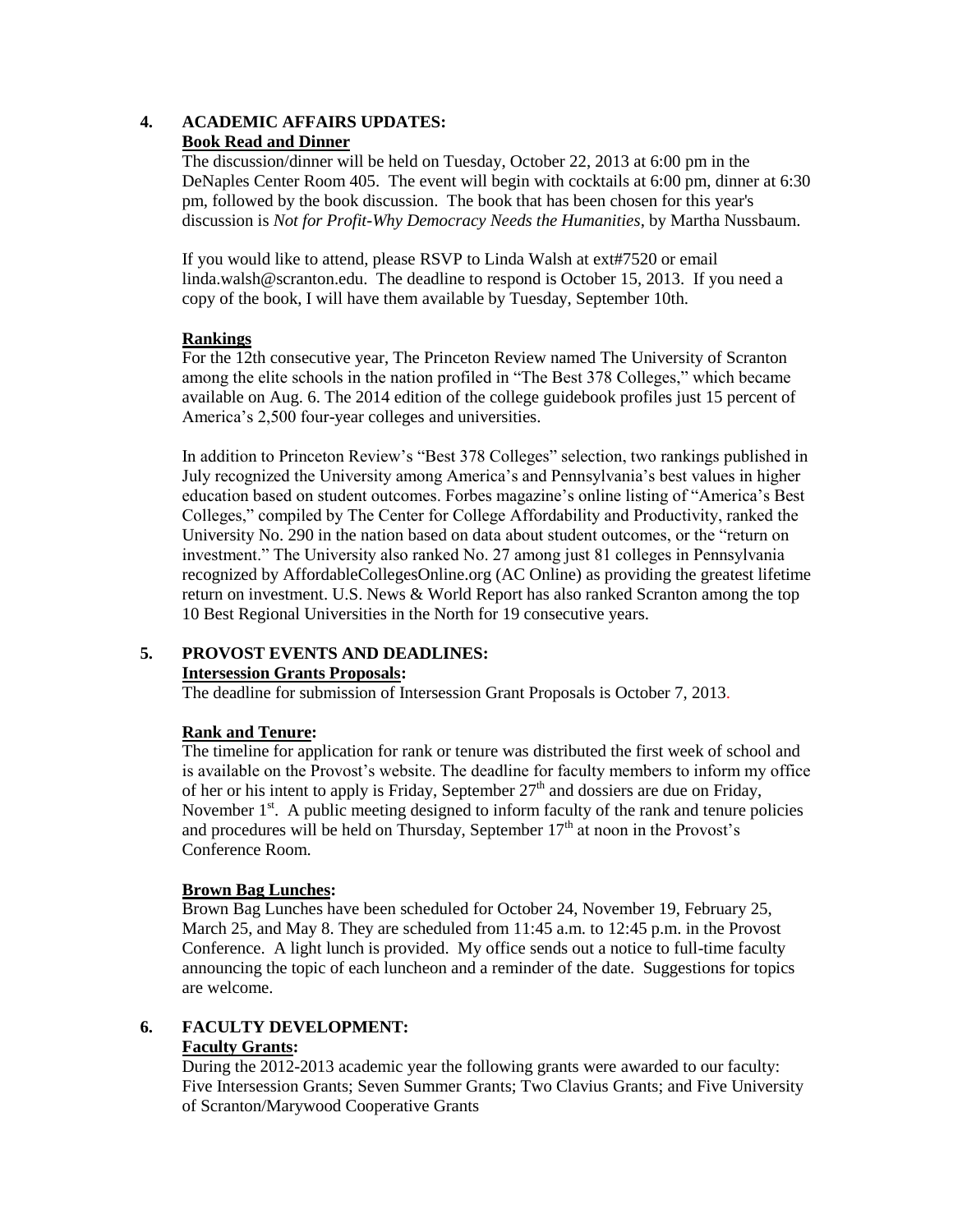#### **Faculty Travel:**

Faculty Travel funds supported151 faculty traveling to 223 conferences in 2012-2013.

#### **Sabbaticals:**

The following faculty will be taking sabbaticals during the 2013-2014 academic year:

#### **Fall 2013**

Brian Carpenter Jones DeRitter Kathleen Dwyer Debra Fetherman John Levko Catherine Lovecchio Kevin Nordberg William Parente

## **Academic Year 2013-2014 January – July 2013**

Rebecca Beal Michael Knies Marzia Caporale Mary Jane DiMattio **Calendar Year 2013** Meghan Rich Michael Allison

#### **Spring 2014**

David Friedrichs Robyn Lawrence Hong Nguyen Lee Penyak Maria Squire Kimberly Subasic Jennifer Vasquez Argyrios Varonides Patricia Wright

#### **7. ENROLLMENT**

Enrollment for the class of 2017 is at 889.

#### **8. RESEARCH SERVICES:**

## **Eight Summer Presidential Scholarships were awarded for summer 2013.**

- Dustin Frisbie (Declan Mulhall) *Determining the Spectral Statistics of Randomly Interacting Nuclear Bosons*
- Emily Harasym (George Gomez) *The Effects of Retinoic Acid on Neuroblastoma Growth and Differentiation*
- Scott Holdren (David Rusak) *Trace Elemental Analysis of Human Hair*
- Paul Pearson (Argyrios C. Varonides) *Higher efficiency AIAs/GaInP/GaAs p-i-n solar cells, via Tuned GaAs-Ge multi-layers embedded in the intrinsic region: A paradigm for quantum photovoltaics*
- Michael Sayad (John Deak) *The Effectiveness of Cyclomethicones as Chemical Permeation Enhancers for Transdermal Drug Delivery*
- Martha Triano (Jessica Nolan) *Heuristics and Social Norms: A Potential Interaction in Recycling Behavior*
- Alexander Barbolish (Kathryn Meier) *Jubal Early Biography*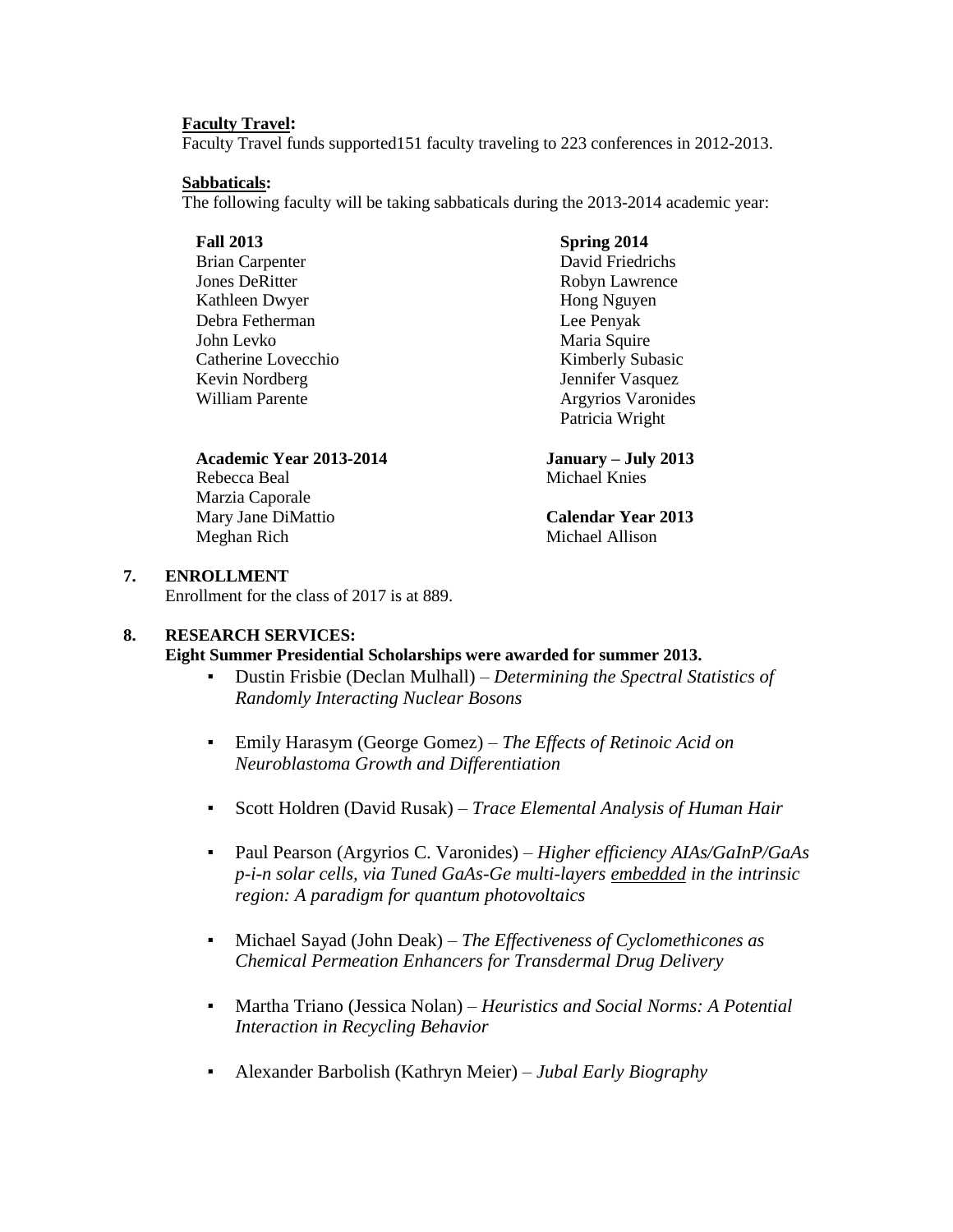- Stephen Gadomski (Paul Cutrufello) *An Evaluation of Muscle Imbalance and the Presence of Upper and Lower Crossed Syndromes in Powerlifters*
- For list of ORSP committees and meeting dates see **(cf. Appendix III)**

#### **9. INTERNATIONAL PROGRAMS AND SERVICES: International Student and Scholar Services**

- In fall 2012, 126 students from 17 different countries including 25 in the exchange program studied at the University. Spring 2013 numbers are similar – 118 students including 26 exchange students. These numbers include the seven Irish scholars in the Redington Scholars Program.
- In fall 2013, 39 new international students arrived on campus, including 23 international exchange students.
- A new ISSS website was developed by staff and students and launched in spring 2013.

## **Study Abroad**

- In 2012-13, 192 UofS students studied abroad. Of these, 90 participated in UofS Faculty-Led Study Abroad courses (FLSA). Of the 102 remaining students 15 studied abroad in fall 12, 51 in spring 13, and 2 for the entire academic year; 21 students studied abroad in January 2013 and 13 students did so in Summer 2013.
- The University ran 10 FLSA "projects" (12 individual courses but two of the FLSA projects included cross listed courses) to 7 different countries.
- 17 University students are studying abroad in fall 2014. There are 3 Faculty-Led Study Abroad (FLSA) courses scheduled for January 2014 and 2 FLSA "projects" currently scheduled for summer 2014 although that number is expected to increase.
- In 2013-14 SA will be moving forward with a number of projects to enhance the program, including an outreach program to academic departments intended to integrate SA options with program curriculum.
- A new Study Abroad Advisory Committee will begin its activity in fall 2013. Faculty representatives are: Dr. Jamie Trnka, Dr. Abhijit Roy and Dr. Elizabeth Jacob.

## **Internationalization**

▪ A new committee to examine "internationalizing " the University will begin its work on this project in fall 2013. Faculty representatives are: Dr. Ann Pang-White, Dr. Linda Ledford-Miller, Dr. Daniel West and Dr. Susan Trussler.

## **10. Conference Committee on Curriculum: Proposal Reviews**

- The CCC reviewed 37 proposals, including a set of proposals to address the new firstyear seminar program. In summer the CCC also reviewed 2 proposals for the new Eloquentia Perfecta core course options (introductory level)
- Assessment
- A concept plan for learning outcomes assessment of core curriculum/general education was provided to the Faculty Senate for comment and discussion.
- The CCC will examine processes for integrating course learning outcomes assessment into the core. It will report its recommendations to the Faculty Senate in late fall 13 or early spring 14.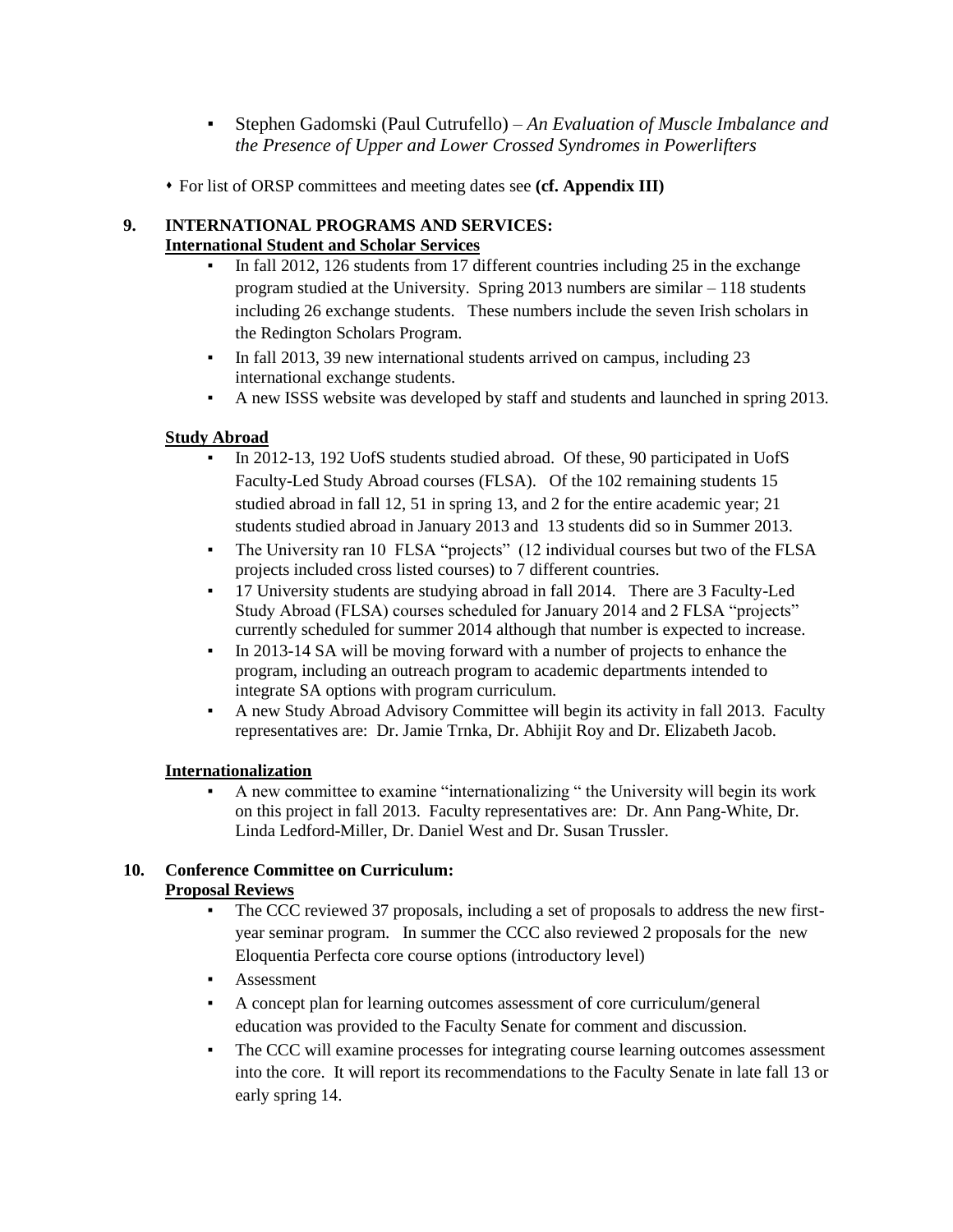#### **11. SUSTAINABILITY:**

#### **Sustainability Task Force Workshop:**

In May 2013, the ninth sustainability workshop was conducted with seven faculty participating. The purpose of the workshop is to enhance teaching and engagement with sustainability issues by infusing sustainability into the curriculum at the University of Scranton. To date, eighty faculty have participated in the workshop across many disciplines.

#### **12. EDUCATION FOR JUSTICE: The 2013-14 Annual Theme is Sustainable Memory:**

More and more "sustainability" is moving from being recognized as an environmental practice to being thought of as an overarching mindset – what does it mean to approach all aspects of our lives and work in a sustainable manner? It is with this question in mind that Education for Justice will explore the concept of [Sustainable Memory](http://www.scranton.edu/academics/provost/education-justice/sustainablememory.shtml) this year.

#### **13. SENIOR FELLOW FOR INTERNATIONAL, CULTURAL, AND CIVIC PROJECTS: Interdependence Day**

It continues on the home front with a community celebration at the Scranton Cultural Center on September  $12<sup>th</sup>$  and a large array of programs on college campuses, in civic, cultural and religious organizations.

On September 13<sup>th</sup> the Equity and Diversity Sondra Myers, Senior Fellow for International, Cultural and Civic Projects will present *Interdependence Day: The Human Connection.* Dr. Paul Porter, Director of the Office of Multicultural Affair and Dr. John Sanko, Associate Professor in our Physical Therapy Department will present *Toward a Permanent Convergence: A Critical Race Theory Approach to Interdependence* and *The Human Connection Through Service* respectively.

#### **The Schemel Forum**

The Semester begins on September  $21<sup>st</sup>$  with University for a Day, with four lectures on the subject of freedom and justice. The title: Injustice anywhere is a threat to justice everywhere, Dr. Martin Luther King Jr.

In collaboration with the Royal Theatre, we will present "Speaking of Broadway: A Conversation between playwright/screenwriter Douglas Carter Beane and Paul Holdengraber, founder/director of LIVE and director of public programs at the New York Public Library on November 7.

President Kevin P. Quinn, SJ, will deliver a lecture for the Schemel Forum titled "Engaged, Integrated, Global: Jesuit Education in the  $21<sup>st</sup>$  Century, on November 14, 2013.

With Community and Legislative Affairs Director, Julie Schumacher Cohen, I will co-moderate a roundtable discussion on Terrorism: A Global Phenomenon—A Local Concern on December 9, 2013.

Michael Greenberger, Law School Professor and Director of the Center for Health and Homeland Security, University of Maryland will serve as resource person for the discussion.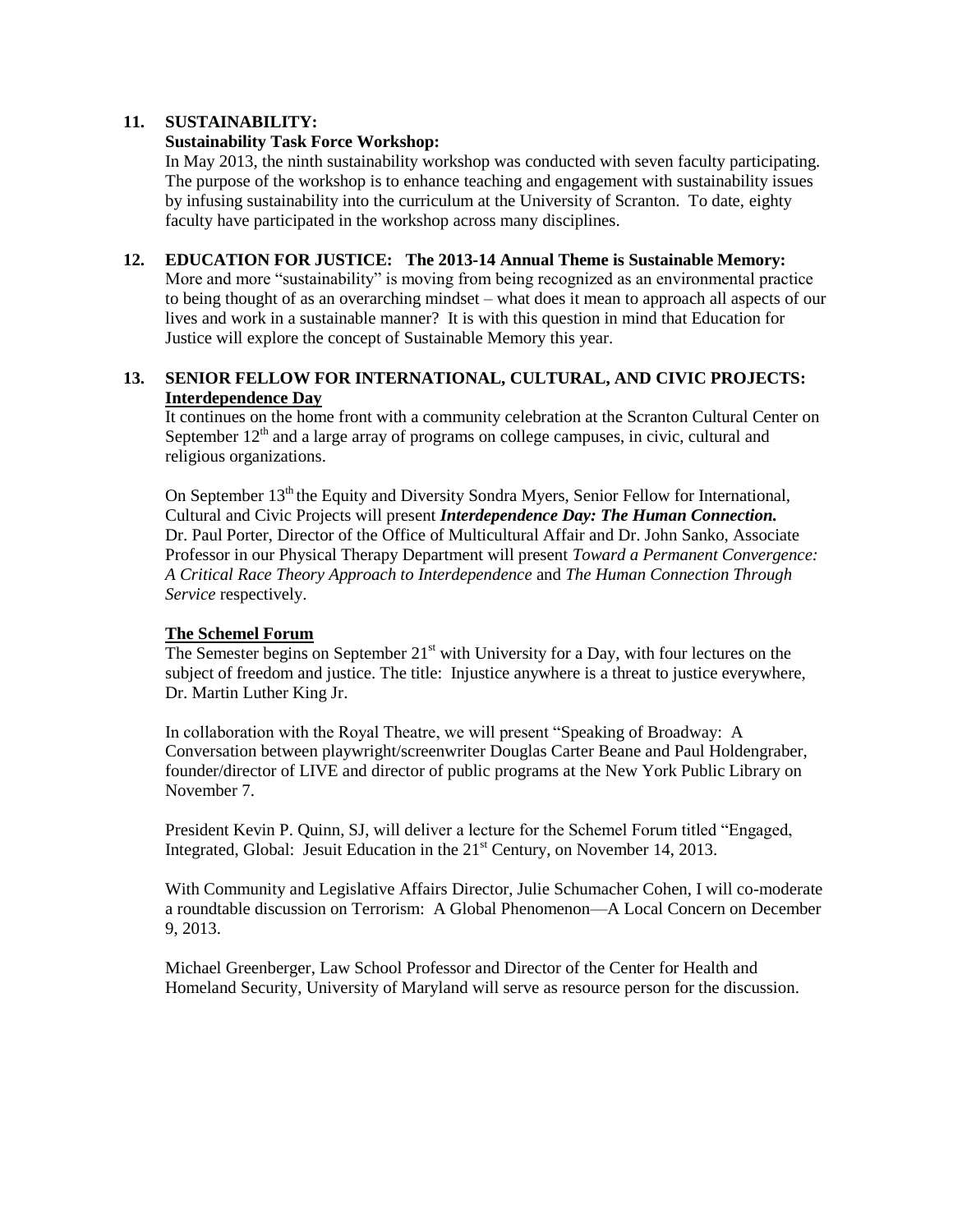#### **14. PERFORMANCE MUSIC:**

In addition to the regular weekly ensembles rehearsal schedule, student coaching, and dress rehearsals of student ensembles, as well as operational/administrative tasks of the department, the following special programs and performances were offered by the Performance Music department from September 7, 2013 through January 5, 2014

- **The New York Trumpet Ensemble –** September 7<sup>th</sup>
- **In Recital** Gregory Zelek, organist September 21<sup>st</sup>
- **In Recital –** University of Scranton Performance Music Student October 2<sup>nd</sup>
- **Pre-Concert Music-Talk** Loren Schoenberg, Artistic Director, National Jazz Museum in Harlem – October 19th
- **In Concert** Wycliffe Gordon, trombonist with The University of Scranton Jazz Band  $-$  October 19<sup>th</sup>
- **Halloween Concert**  The University of Scranton Jazz Band with surprise guests October  $30<sup>th</sup>$
- **In Recital** Andrew Gonzalez, viola and Christine Wu, piano November 9<sup>th</sup>
- **In Concert** The University of Scranton String Orchestra November 15<sup>th</sup>
- **In Concert** The University of Scranton Concert Band November 24<sup>th</sup>
- **44th Annual Noel Night**  The University of Scranton Singers, Chamber Choir, and String Ensemble with guest harpist Andre Tarantiles – December  $7<sup>th</sup>$
- **Empty Stocking Fund Benefit Concert**  The Scranton Brass Orchestra December  $15^{th}$
- **In Concert**  The Scranton Brass Orchestra, Cheryl Boga and Mark Gould, conductors  $-$  January  $5^{\text{th}}$ .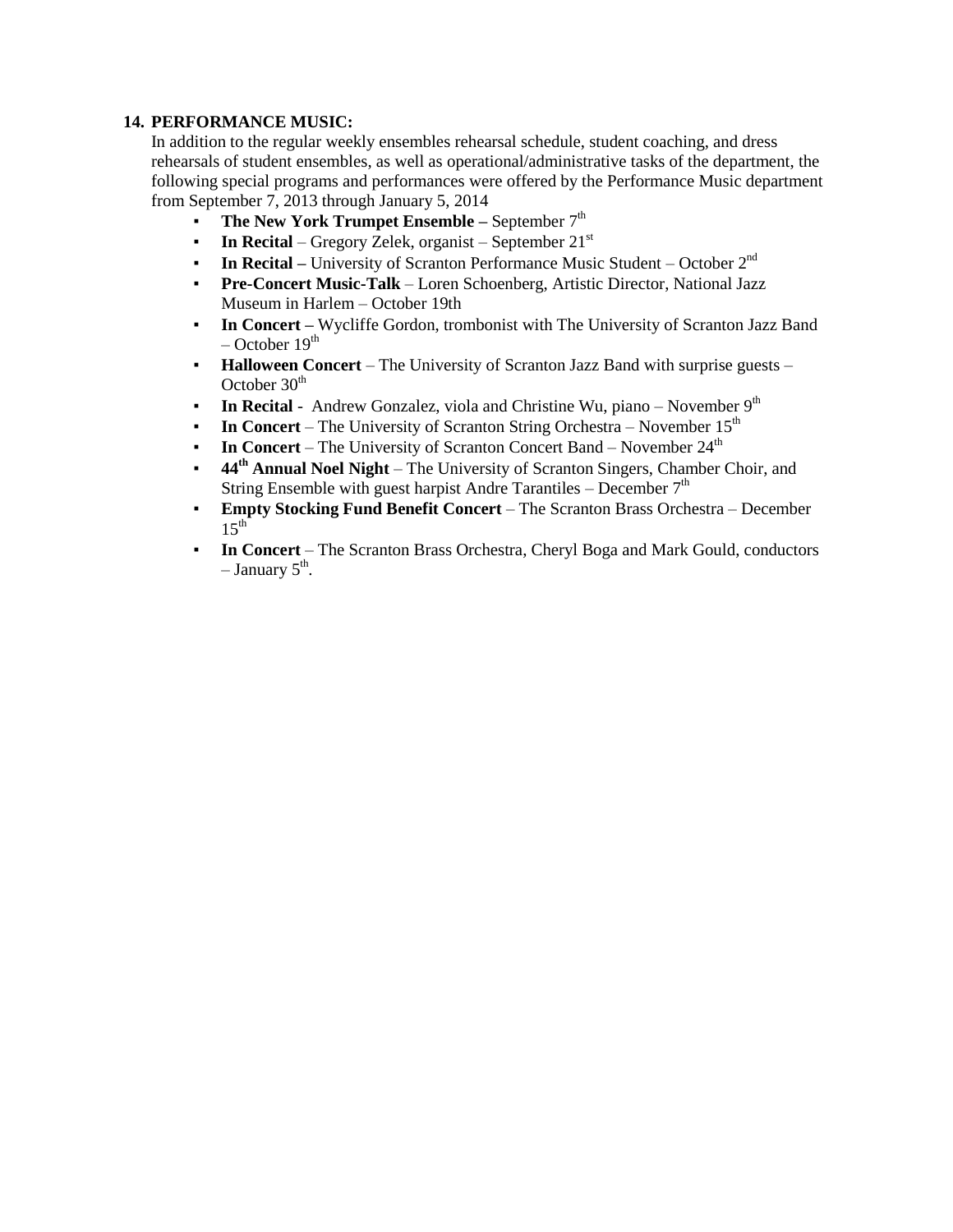## **Appendix I**

# **2013-2014 New Faculty**

| <b>Name</b>             | Rank                                | <b>Department</b>                   |
|-------------------------|-------------------------------------|-------------------------------------|
| Michael Azar            | Assistant                           | Theology/Religious Studies          |
| Jessica Bachman         | Assistant                           | Exercise Science & Sport            |
| <b>Arthur Catino</b>    | Assistant                           | Chemistry                           |
| Julie Cerrito           | Assistant                           | Counseling & Human Services         |
| Christopher Dunbar      | <b>Faculty Specialist</b>           | <b>Occupational Therapy</b>         |
| Robert Giambatista      | Associate                           | Management/Marketing                |
| Zachary Huard           | <b>Visiting Assistant Professor</b> | Physics/EE                          |
| Michael Jenkins         | Assistant                           | Sociology/Criminal Justice          |
| Mary Kovaleski          | <b>Faculty Specialist</b>           | Nursing                             |
| Erica Lasek-Nesselquist | Assistant                           | <b>Biology</b>                      |
| Yibai Li                | Assistant                           | Operations & Information Management |
| Lori Magnuson           | Assistant                           | Counseling & Human Services         |
| Patrick Orr             | <b>Visiting Assistant Professor</b> | Psychology                          |
| <b>Adam Pratt</b>       | <b>Visiting Assistant Professor</b> | History                             |
| Mary Elaine Southard    | <b>Faculty Specialist</b>           | Nursing                             |
| Benjamin Willis         | Assistant                           | Counseling & Human Services         |
| Melissa Wright          | <b>Faculty Specialist</b>           | Accounting                          |
| Dawei Zhang             | Assistant                           | Operations & Information Management |
|                         |                                     |                                     |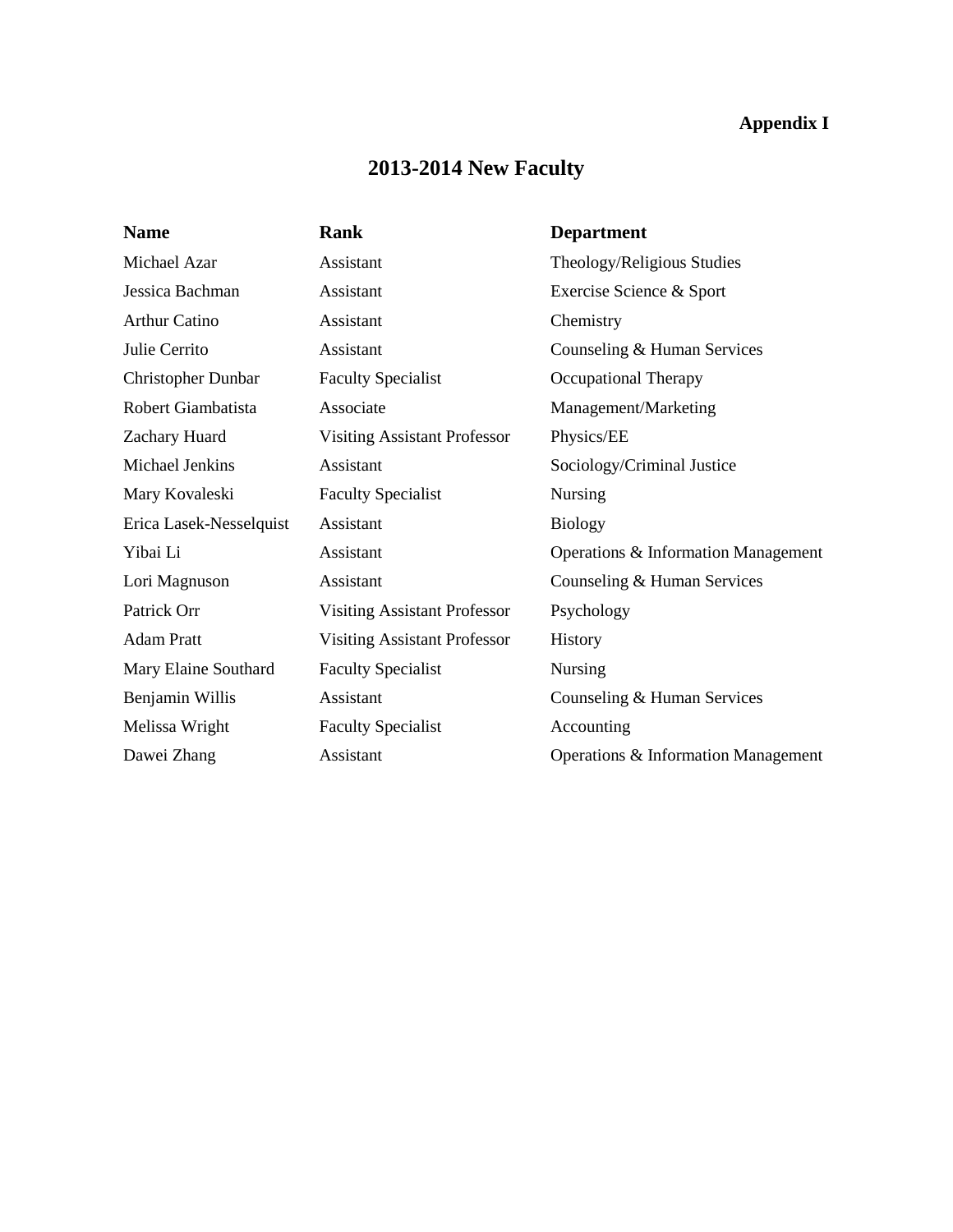## **Appendix II**

# **DEPARTMENTAL CHAIRPERSONS 2013-2014**

| <b>COLLEGE</b> | <b>DEPARTMENT</b>                                  | <b>CHAIR</b>                                                          | <b>DATE OF ELECTION</b> |
|----------------|----------------------------------------------------|-----------------------------------------------------------------------|-------------------------|
| CAS            | <b>Biology</b>                                     | Dr. Janice Voltzow                                                    | 2011                    |
| CAS            | Chemistry                                          | Dr. Joan Wasilewski                                                   | 2013                    |
| CAS            | Communication                                      | Dr. Matthew Reavy                                                     | 2012                    |
| CAS            | <b>Computing Science</b>                           | Prof. Richard Plishka                                                 | 2011                    |
| CAS            | English & Theatre                                  | Dr. W. Jones DeRitter<br>Dr. Susan Mendez<br>(Acting Chair Fall 2013) | 2011                    |
| CAS            | History                                            | Dr. Roy Domenico                                                      | 2012                    |
| CAS            | LA/WS                                              | Dr. Sharon Meagher                                                    | 2011                    |
| CAS            | Mathematics                                        | Dr. Anthony Ferzola                                                   | 2012                    |
| CAS            | Philosophy                                         | Dr. Patrick Tully                                                     | 2013                    |
| CAS            | Physics/EE                                         | Dr. Christine Zakzewski                                               | 2011                    |
| CAS            | <b>Political Science</b>                           | Dr. Jean Harris                                                       | 2011                    |
| CAS            | Psychology                                         | Dr. James Buchanan                                                    | 2011                    |
| CAS            | <b>ROTC</b><br><b>Military Science</b> )           | LTC. Ryan D. Remley<br>Appointed                                      | 2010                    |
| CAS            | Sociology/Criminal Justice                         | Dr. Harry Dammer                                                      | 2013                    |
| CAS            | Theology/Religious Studies                         | Dr. Charles Pinches                                                   | 2011                    |
| CAS            | World Languages & Cultures                         | Dr. Linda Ledford-Miller                                              | 2012                    |
| <b>CPS</b>     | Counseling and Human Services Dr. Lee Ann Eschbach |                                                                       | 2012                    |
| <b>CPS</b>     | Education                                          | Dr. Gloria Wenze                                                      | 2013                    |
| <b>CPS</b>     | <b>Exercise Science and Sports</b>                 | Prof. David Hair                                                      | 2013                    |
| <b>CPS</b>     | HA/HR                                              | Dr. Daniel West                                                       | 2013                    |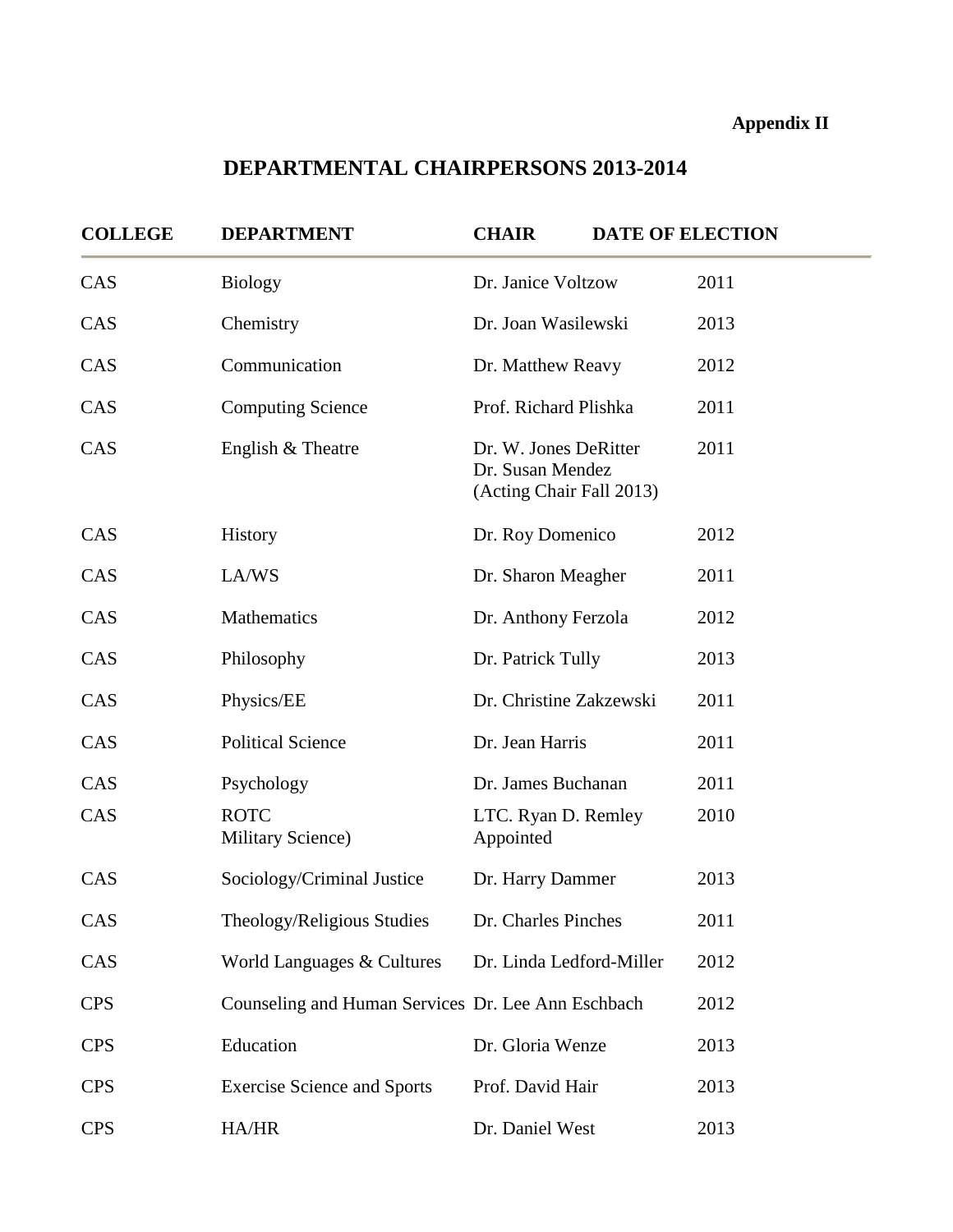| <b>CPS</b>  | <b>Nursing</b>       | Dr. Patricia Harrington | 2012 |
|-------------|----------------------|-------------------------|------|
| <b>CPS</b>  | Occupational Therapy | Dr. John Sanko          | 2012 |
| <b>CPS</b>  | Physical Therapy     | Dr. John Sanko          | 2012 |
| <b>KSOM</b> | Accounting           | Dr. Daniel Mahoney      | 2013 |
| <b>KSOM</b> | Economics/Finance    | Dr. Iordanis Petsas     | 2011 |
| <b>KSOM</b> | Management/Marketing | Dr. Delia Sumrall       | 2011 |
| <b>KSOM</b> | <b>OIM</b>           | Dr. Nabil Tamimi        | 2013 |
|             | Library              | Prof. Betsey            | 2011 |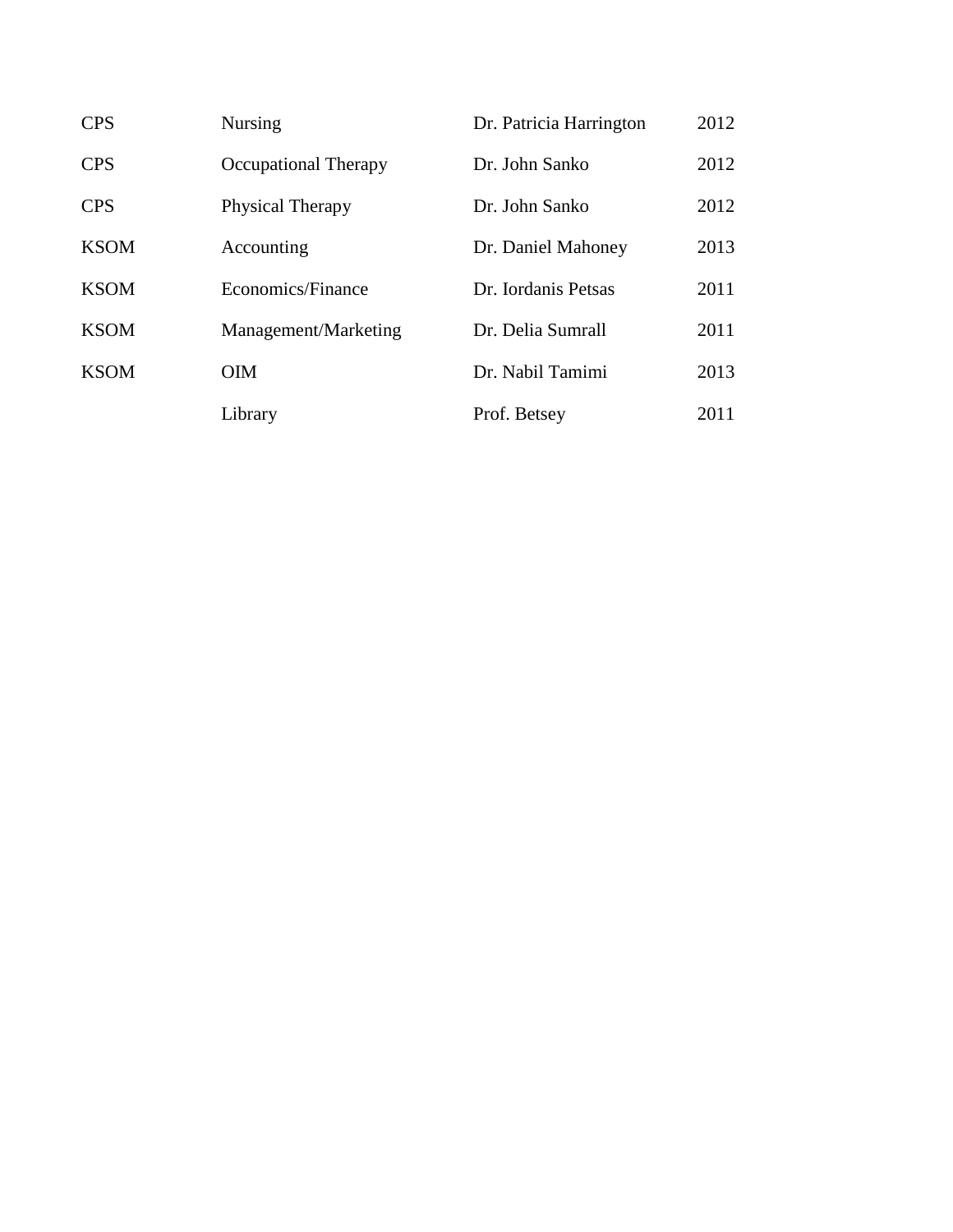## **Office of Research and Sponsored Programs**

#### **Institutional Animal Care & Use Committee (IACUC)**

| Gary Kwiecinski, Ph.D., Chair    | <b>Biology</b>                              |
|----------------------------------|---------------------------------------------|
| Stefanie Colarusso <sup>**</sup> | <b>Everhart Museum of National History</b>  |
| Timothy Foley, Ph.D.             | Chemistry                                   |
| Robert Noto, DVM                 | Veterinarian                                |
| Nezka Pfeiffer *                 | <b>Everhart Museum of National History</b>  |
| Charles Pinches, Ph.D.           | Theology                                    |
| Marc Seid, Ph.D.                 | <b>Biology</b>                              |
| Robert Waldeck, Ph.D.            | <b>Biology</b>                              |
| Christine Zakzewski, Ph.D.       | Physics                                     |
| Michael Baltrusaitis ***         | Cocciardi & Associates                      |
| Tabbi Miller-Scandle, Ph.D. ***  | Director of Research and Sponsored Programs |

\* Community representative \*\*Community representative (alternate) \*\*\*Non-voting

#### **IAACU Meeting Schedule Meetings begin at 11:30**

Thursday, September 12, 2013 Thursday, October 10, 2013 Thursday, November 14, 2013 Thursday, December 12, 2013 Thursday, February 13, 2014 Thursday, March 13, 2014 Thursday, April 10, 2014 Thursday, May 8, 2014

| IMBM Building - Room 204 |
|--------------------------|
| IMBM Building - Room 204 |
| IMBM Building - Room 204 |
| IMBM Building - Room 204 |
| IMBM Building – Room 204 |
| IMBM Building - Room 204 |
| IMBM Building - Room 204 |
| IMBM Building - Room 204 |
|                          |

#### **Institutional Biosafety Committee (IBC)**  $\bullet$

Michael Sulzinski, Ph.D., Chair Biology Department Joan Wasilewski, Ph.D. Chemistry Department

John Arnott, Ph.D. The Commonwealth Medical College Matthew Balmer \* Director – Quality Control – Sanofi Pasteur Michael Baltrusaitis Public Safety – Cocciardi & Associates Paul Cutrufello, Ph.D. Exercise Science Department Joseph Dreisbach, Ph.D. Associate Provost and Director of Research Tabbi Miller-Scandle, Ph.D. Director of Research and Sponsored Programs Albert J. Thomas \* Senior Director and General Manager, VAXServe Eloise Libassi \*\* Sponsored Programs Coordinator, ORSP

Tuesday, September 24, 2013 IMBM Conference Room 204

*\*\*Ex officio, Non-voting \*External Representative*

#### **IBC Meeting Schedule All meetings begin at 11:30 a.m.**

Tuesday, October 22, 2013 IMBM Conference Room 204 Tuesday, November 26, 2013 IMBM Conference Room 204 Tuesday, December 24, 2013 IMBM Conference Room 204 Tuesday, February 25, 2014 IMBM Conference Room 204 Tuesday, March 25, 2014 IMBM Conference Room 204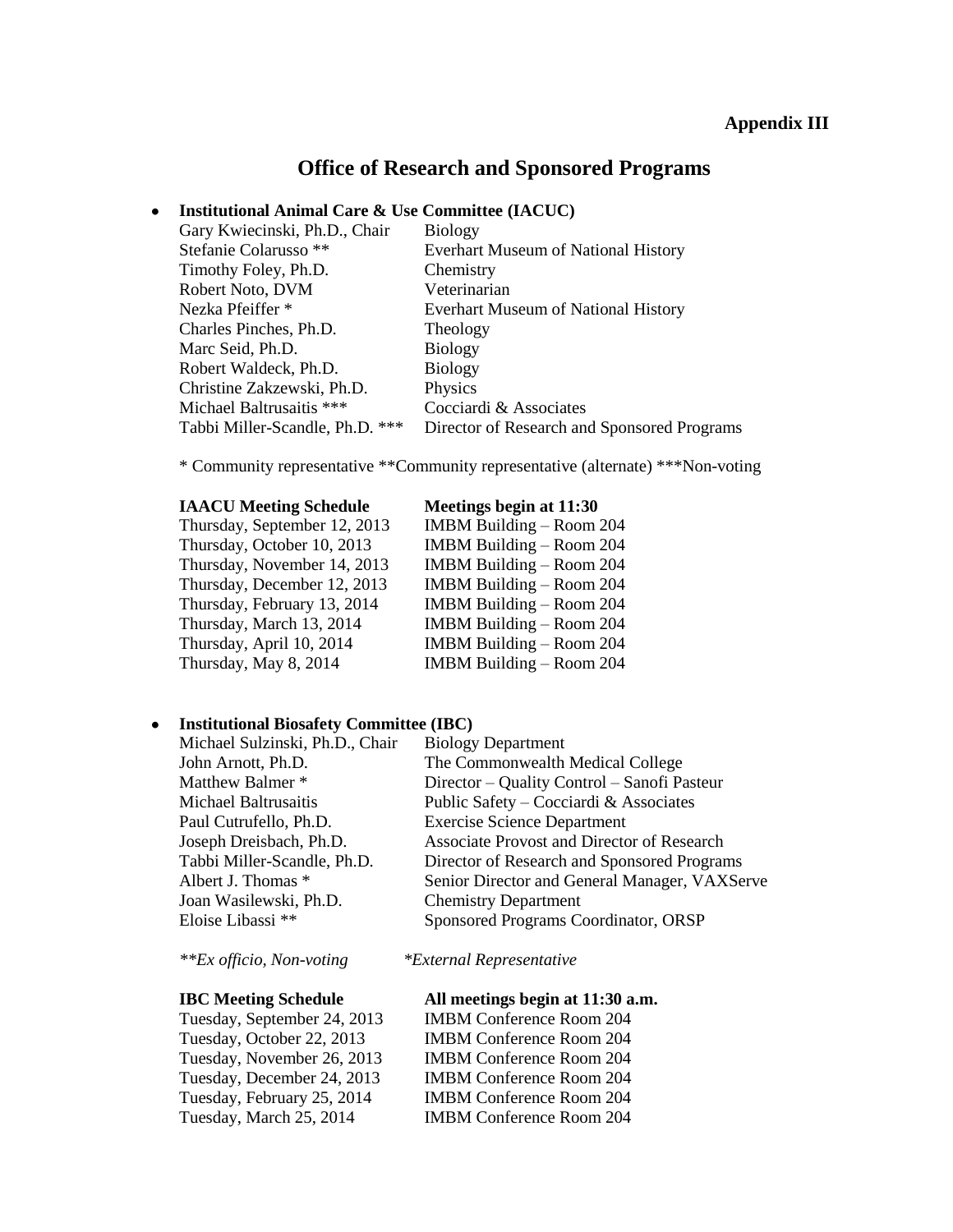Tuesday, April 22, 2014 IMBM Conference Room 204 Tuesday, May 27, 2014 IMBM Conference Room 204

#### $\bullet$ **Institutional Review Board for the Protection of Human Subjects (IRB)**

| Margarete Zalon, Ph.D., Chair | Nursing                                     |
|-------------------------------|---------------------------------------------|
| Jeanne A. Bovard *            | <b>Community Representative</b>             |
| Scott Breloff, Ph.D.          | <b>Exercise Science</b>                     |
| Bryan Burnham, Ph.D.          | Psychology                                  |
| Irene Goll, Ph.D.             | Management and Marketing                    |
| Jordan Knicely ***            | <b>Institutional Assessment</b>             |
| Vanessa A. Talarico, Ed.D.    | Education                                   |
| Patrick Tully, Ph.D.          | Philosophy                                  |
| Therese Kurilla ***           | <b>Grants Manager</b>                       |
| Tabbi Miller-Scandle, Ph.D.   | Director of Research and Sponsored Programs |

\*\*\*Non-voting \*Community representative

Tuesday, September 17, 2013 Casey Conference Room (BRN 502) Tuesday, November 19, 2013 BRN 314 Tuesday, December 17, 2013 BRN 314 Tuesday, May 20, 2014 BRN 314

#### **IRB Meeting Schedule All meetings begin at 11:30 a.m.**

Tuesday, October 22, 2013 Casey Conference Room (BRN 502) Tuesday, February 18, 2014 Casey Conference Room (BRN 502) Tuesday, March 18, 2014 Casey Conference Room (BRN 502) Tuesday, April 15, 2014 Casey Conference Room (BRN 502)

#### **Faculty Research Committee (FRC)**

| Associate Provost & Director of Research |
|------------------------------------------|
| Political Science                        |
| Occupational Therapy                     |
| Physical Therapy                         |
| <b>History</b>                           |
| Sociology/Criminal Justice & Criminology |
| <b>Biology</b>                           |
| <b>Operations Management</b>             |
| <b>Mathematics</b>                       |
| World Languages and Cultures             |
| Sponsored Programs Coordinator (ORSP)    |
| <b>Grants Manager (ORSP)</b>             |
| Dir. of Research and Sponsored Programs  |
|                                          |

\*Ex officio, non-voting

#### **FRC Meeting Schedule All meetings begin at 11:30 a.m.**

TDC 406 STT 115 BRN 502 (Casey Conference Room) BRN 502 (Casey Conference Room) TDC 406